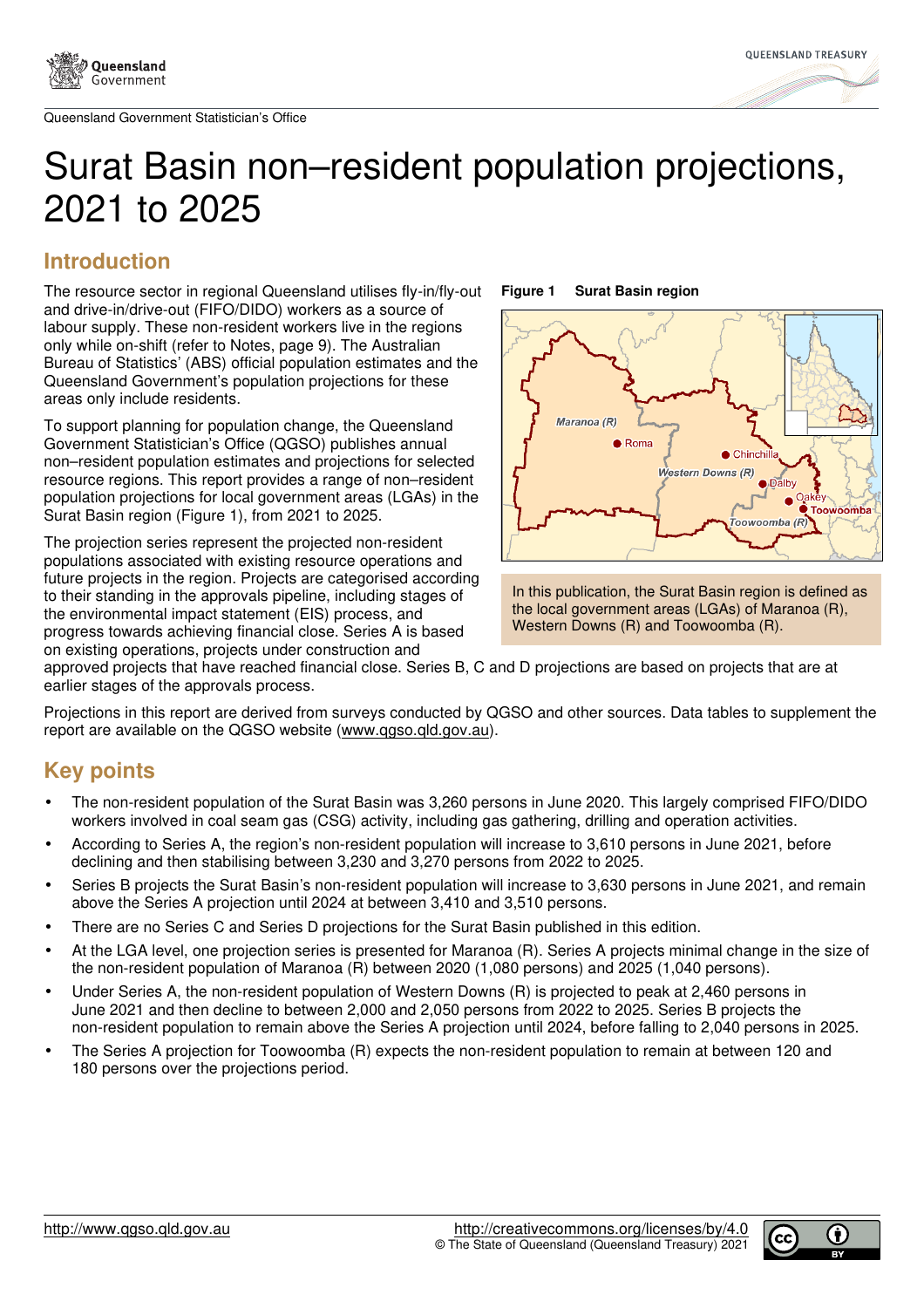

## **Surat Basin – future influences**

The Surat Basin is Queensland's main source of natural gas and a major energy province, with renewable energy projects now supplementing existing gas operations, coal mines, and coal and gas–fired electricity generation (Table 5, page 8). CSG–related activity continues to provide most of the region's resource-related employment. With major CSG infrastructure already in place, the focus has shifted to reducing costs and improving gas field performance through the use of new technology and best use of existing gas infrastructure.

Looking ahead for the gas industry in the Surat Basin:

- **Arrow Energy** continues to develop its existing Surat Basin operations, including drilling, well maintenance, and investment in facility improvements (Arrow Energy, 2020). In April 2020, Arrow Energy announced financial close for phase one of the Surat Gas Project, with construction commencing in December quarter 2020. Phase one includes 600+ wells and associated gathering, new gas and water pipelines to connect to existing facilities, and upgrades to Arrow Energy's water treatment facilities.
- **Australia Pacific LNG (APLNG)** reports that strong field performance allowed for reduced development activity while achieving record production levels in 2019–20 (Origin Energy, 2020). APLNG is planning to maintain current production levels on average out to 2023–24.
- **Gladstone LNG (GLNG)** achieved record production in 2020, with a focus on driving down operating costs by increasing production (Santos, 2021). In 2020, GLNG drilled 302 wells across its acreage, and plans to drill 180 wells in 2021 and 350 wells in 2022.
- **Queensland Curtis LNG (QCLNG)** continues to progress its current well campaign, Project Goondooloo, which will include around 250 wells and connect to existing facilities (Shell, 2021). The project commenced drilling in April 2020, with 41 wells drilled by the end of February 2021.

A number of renewable energy projects in Western Downs (R) will contribute to resource industry activity in the region. Four solar projects—X-ELIO's **Blue Grass Solar Farm**, Hana Financial Investment's **Columboola Solar Farm**, Vena Energy's **Wandoan South BESS**, and Neoen's **Western Downs Green Power Hub—**reached financial close and began construction in the second half of 2020 (Columboola Solar Farm, 2021; Neoen, 2020; Queensland Government, 2020; Sterling and Wilson, 2020; Vena Energy, 2020; X ELIO, 2020; X ELIO, 2021). All are expected to complete construction and commence operations in late 2021 or early 2022. Works also continue on AGL's **Coopers Gap Wind Farm** and Shell Australia's **Gangarri Solar Farm** (AGL, 2021; Powerlink, 2021; Shell Energy, 2021). RES Australia's **Dulacca Renewable Energy Project** continues to advance through the approvals process, with Environment Protection and Biodiversity Conservation Act 1999 (EPBC Act) approval granted in August 2020 and the company actively working towards achieving financial close for the project (RES, 2020).

Two sections of the Inland Rail project pass through Toowoomba (R), with both progressing through the EIS process. The draft EIS for **Inland Rail – Border to Gowrie** was released for public consultation in January 2021 (DSDILGP, 2021). The draft EIS for **Inland Rail – Gowrie to Helidon** is being prepared by the proponent and is expected to be available for public comment and submission during 2021 (DSDILGP, 2020; Inland Rail, 2021).

## **Projection methodology**

QGSO's non–resident population projection methodology comprises four different series, which represent a range of possible outcomes arising from the future development of resource projects and operations in the Surat Basin. Each series estimates the non-resident population that would be present in each LGA at 30 June of each year from 2021 to 2025, should the listed operations and projects proceed as assumed.

The four projection series represent the estimated non-resident populations associated with existing operations and future projects. Projects are categorised according to their standing in the approvals pipeline, including stages of the environmental impact statement (EIS) process<sup>1</sup>, and progress towards achieving financial close.

- **Series A** projection is based on the number of non-resident workers on-shift who were engaged in existing resource operations at June 2020. The projection takes into account future changes to those operational workforces as advised by company sources, as well as the estimated construction and operational workforces of Category A projects (i.e. those that are approved and have reached financial close).
- **Series B** projection includes the Series A projection plus projected growth in the non-resident population arising from Category B projects (those that have an EIS approved and are awaiting other approvals and/or financial close).
- **Series C** projection includes the Series A and B projections, plus projected growth in the non-resident population arising from Category C projects (those that have published an EIS but are not yet approved).

Surat Basin non–resident population projections, 2021 to 2025 2

<sup>&</sup>lt;sup>1</sup> The projections also include some projects that do not require an EIS. Such projects are still subject to other approvals.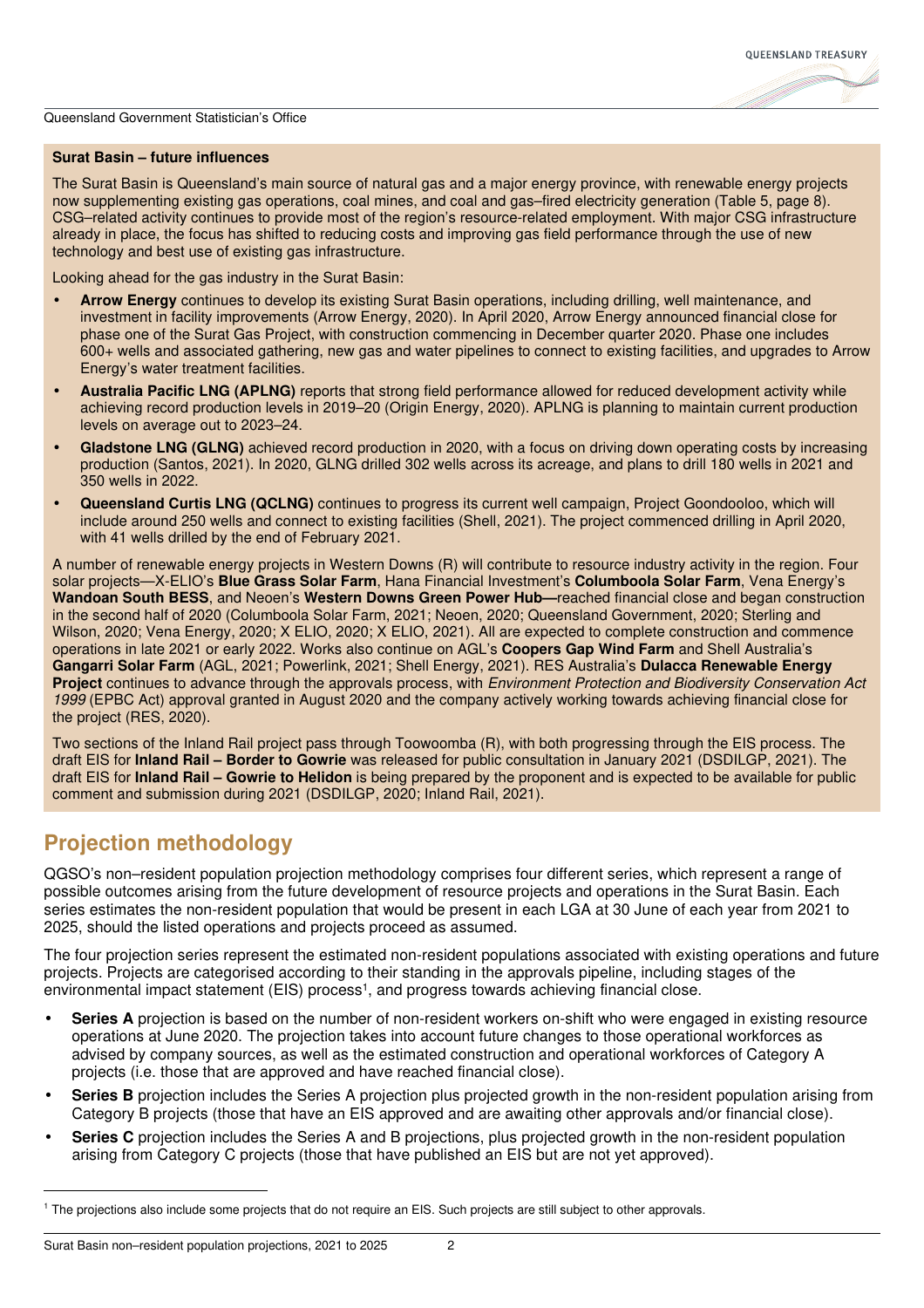

**Series D** projection includes the Series A, B and C projections, plus projected growth in the non-resident population from Category D projects (those that have yet to publish an EIS, including projects that have lodged an initial advice statement (IAS) as well as projects that have yet to begin the approvals process).

Only series containing more than one project are published in this report.

Where financial close for an approved project has been delayed indefinitely, or where it is not possible to give consideration to indicative workforce data or sequencing, the project is designated as **Category E** and is not included in any of the four projection series. Other projects that are dependent on Category E projects in order to commence are also designated as Category E and are excluded from consideration in the projections.

Users of these projections should note that there is a degree of uncertainty about the likelihood of these projects proceeding as assumed and, as such, the projections should be regarded as being indicative of the range of potential outcomes rather than forecasts of future growth. QGSO does not advocate any of the projection series as being the most likely or favoured outcome. See caveats on page 9 of this report for further details.

A full list of existing operations and projects included in each category is available in Table 5 (page 8). A map of petroleum leases by company in the Surat Basin is shown in Figure 2.



## **Figure 2 Petroleum leases (PLs) by company(a), Surat Basin**

(a) Includes PL applications and PLs granted as at March 2021. Does not include PLs held by other companies. Source: Queensland Government, 2021; QGSO, 2021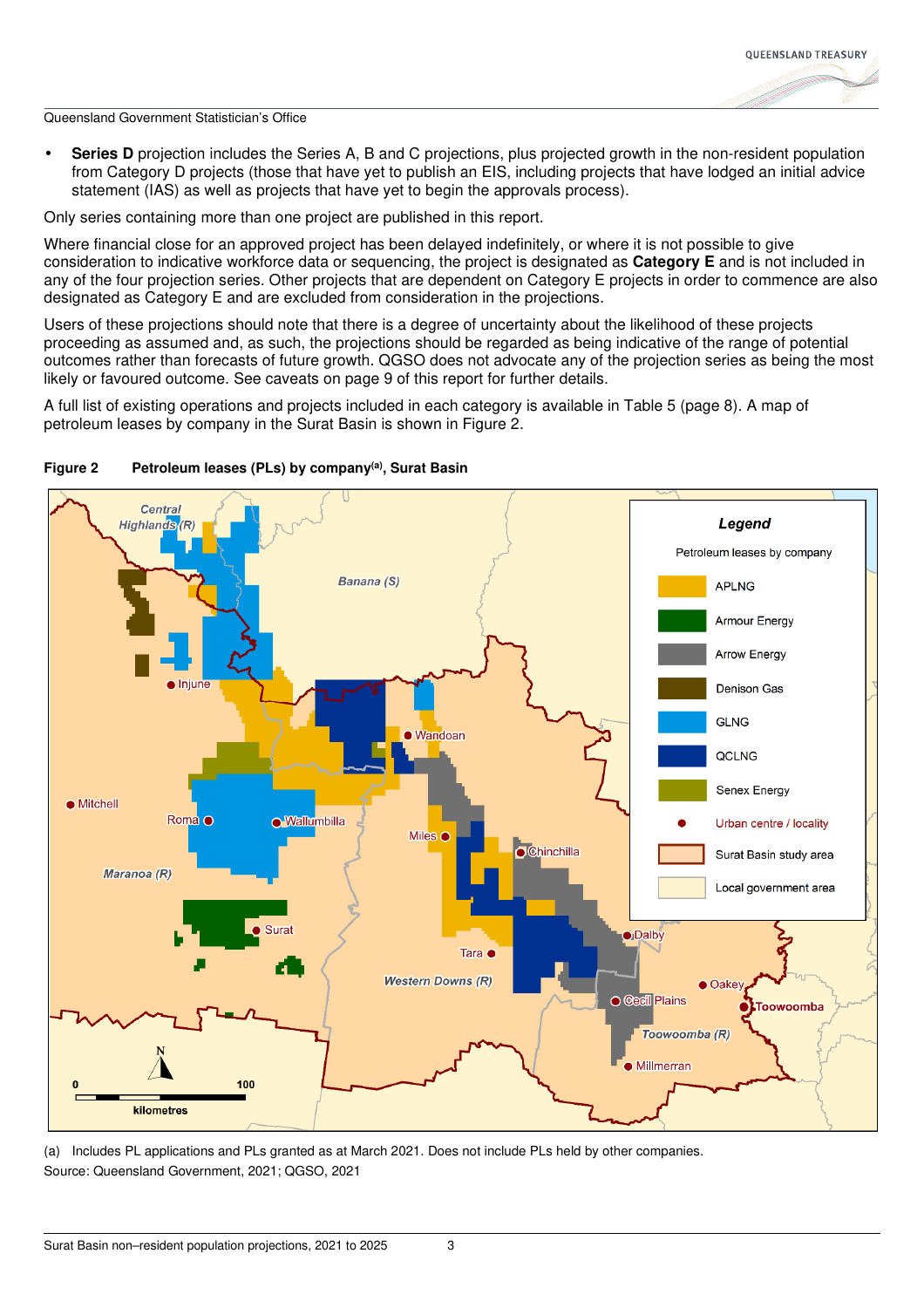

# **Projected non-resident population, Surat Basin**

The non-resident population of the Surat Basin was 3,260 persons in June 2020, declining from 4,040 persons in June 2019 (Figure 3) as a number of projects under construction were completed. CSG activity, such as drilling and maintenance, also decreased over this period as companies responded to low gas prices and COVID-19 (QGSO, 2020). Compared with June 2019, there were relatively few related infrastructure activities—such as power station maintenance and roadworks—in progress in June 2020.

Two projections series are presented for the Surat Basin (Table 1). According to Series A, the non-resident population will increase to 3,610 persons in June 2021, before declining and then stabilising at between 3,230 and 3,270 persons from 2022 to 2025. This series reflects the non-resident workforces of CSG projects and operations, coal mines and power stations in the region. It also factors in the non-resident population impacts of several renewable energy projects that are currently under construction.

The Series B projection takes into account the additional influence of a number of renewable energy projects that have been approved but have yet to reach financial close. Series B projects the Surat Basin's non-resident population will increase to 3,630 persons in June 2021, and remain above the Series A projection until 2024 at between 3,410 and 3,510 persons.

Under the two projections series presented, the Surat Basin's non-resident population will remain well below the total (14,490 persons) reached at the peak of CSG infrastructure construction in 2014.

There are no Series C and Series D projections for the Surat Basin published in this edition.



## **Figure 3 Estimated and projected non–resident population, Surat Basin**

Source: QGSO estimates, 2010 to 2020; QGSO projections, 2021 to 2025

## **Table 1 Projected non-resident population, Surat Basin**

|                                  | Number of non-resident workers on-shift at 30 June |           |       |       |       |       |
|----------------------------------|----------------------------------------------------|-----------|-------|-------|-------|-------|
|                                  | Estimated                                          | Projected |       |       |       |       |
| Projection series <sup>(a)</sup> | 2020                                               | 2021      | 2022  | 2023  | 2024  | 2025  |
| Series A                         | 3,260                                              | 3,610     | 3,230 | 3,270 | 3,230 | 3,230 |
| Series B                         | 3.260                                              | 3.630     | 3.440 | 3.410 | 3,510 | 3,230 |

(a) One project in Series B in Toowoomba (R) is excluded from the projections for the Surat Basin. Series C and Series D projections for the Surat Basin are not published.

Figures in all tables have been rounded to the nearest 10; see Notes at end of report for details.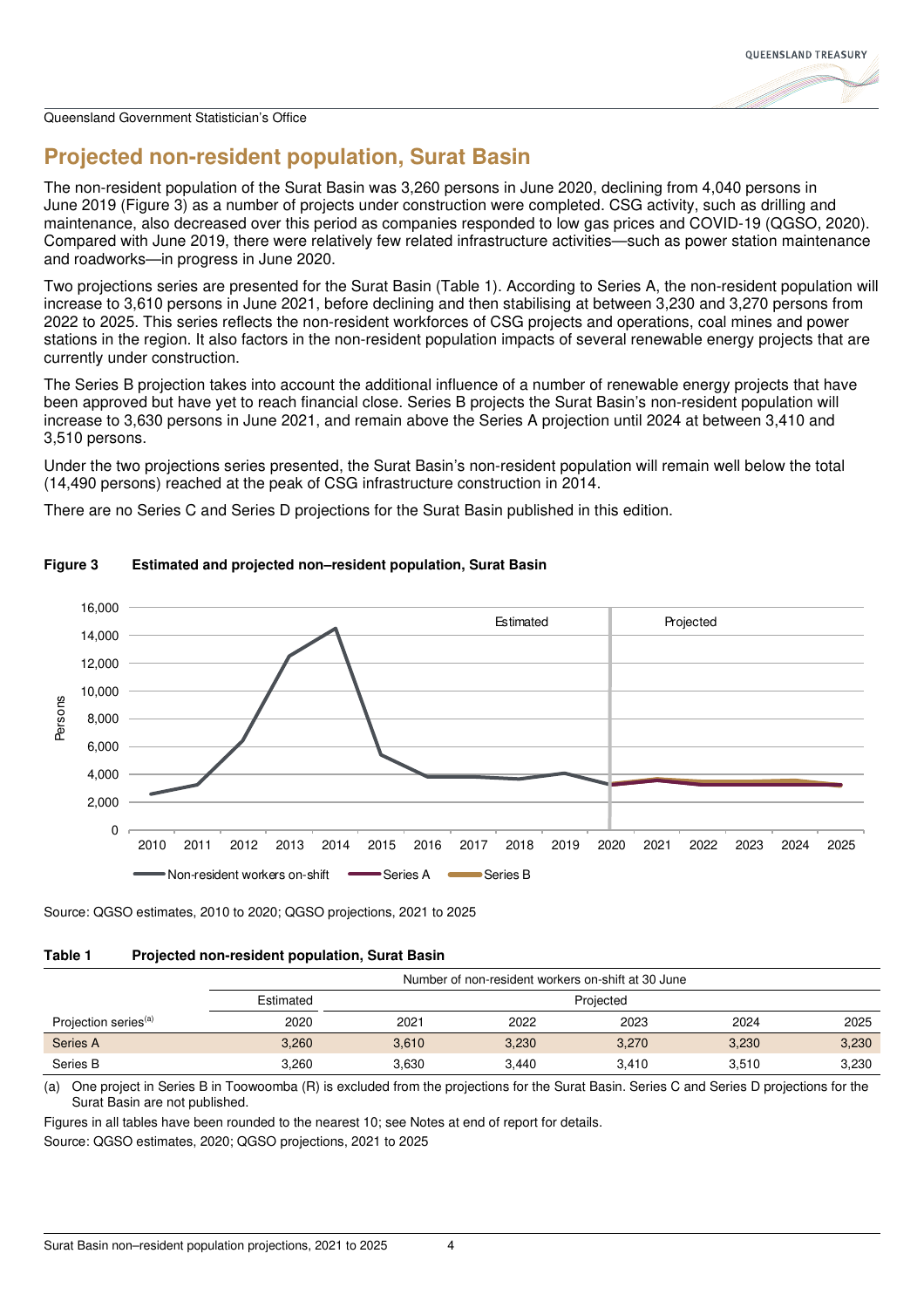## **Maranoa (R)**

Resource activity in Maranoa (R) is primarily associated with the CSG industry (Table 5, page 8), with most of the non-resident population engaged in CSG operations, gas gathering, drilling and maintenance activities. CSG activity in Maranoa (R) decreased between June 2019 and June 2020, which saw the non-resident population fall from 1,260 persons to 1,080 persons over this period (Figure 4).

One projection series is presented for Maranoa (R) (Table 2). Series A projects minimal change in the size of the non-resident population of Maranoa (R) between 2020 (1,080 persons) and 2025 (1,040 persons). This series includes consideration of the ongoing gas gathering, drilling and operation workforces of the APLNG and GLNG projects, as well as Denison South (Yellowbank), the Kincora Project and the Western Surat Gas Project.

There are no Series B, Series C or Series D projections for Maranoa (R), as there are no projects in these categories.



## **Figure 4 Estimated and projected non–resident population, Maranoa (R)**

Source: QGSO estimates, 2010 to 2020; QGSO projections, 2021 to 2025

## **Table 2 Projected non-resident population, Maranoa (R)**

|                                  | Number of non-resident workers on-shift at 30 June |           |      |       |      |       |
|----------------------------------|----------------------------------------------------|-----------|------|-------|------|-------|
|                                  | Estimated                                          | Projected |      |       |      |       |
| Projection series <sup>(a)</sup> | 2020                                               | 2021      | 2022 | 2023  | 2024 | 2025  |
| Series A                         | 080.                                               | .030      | .050 | 1,040 | .040 | 1,040 |

(a) There are no Series B, Series C or Series D projections for Maranoa (R).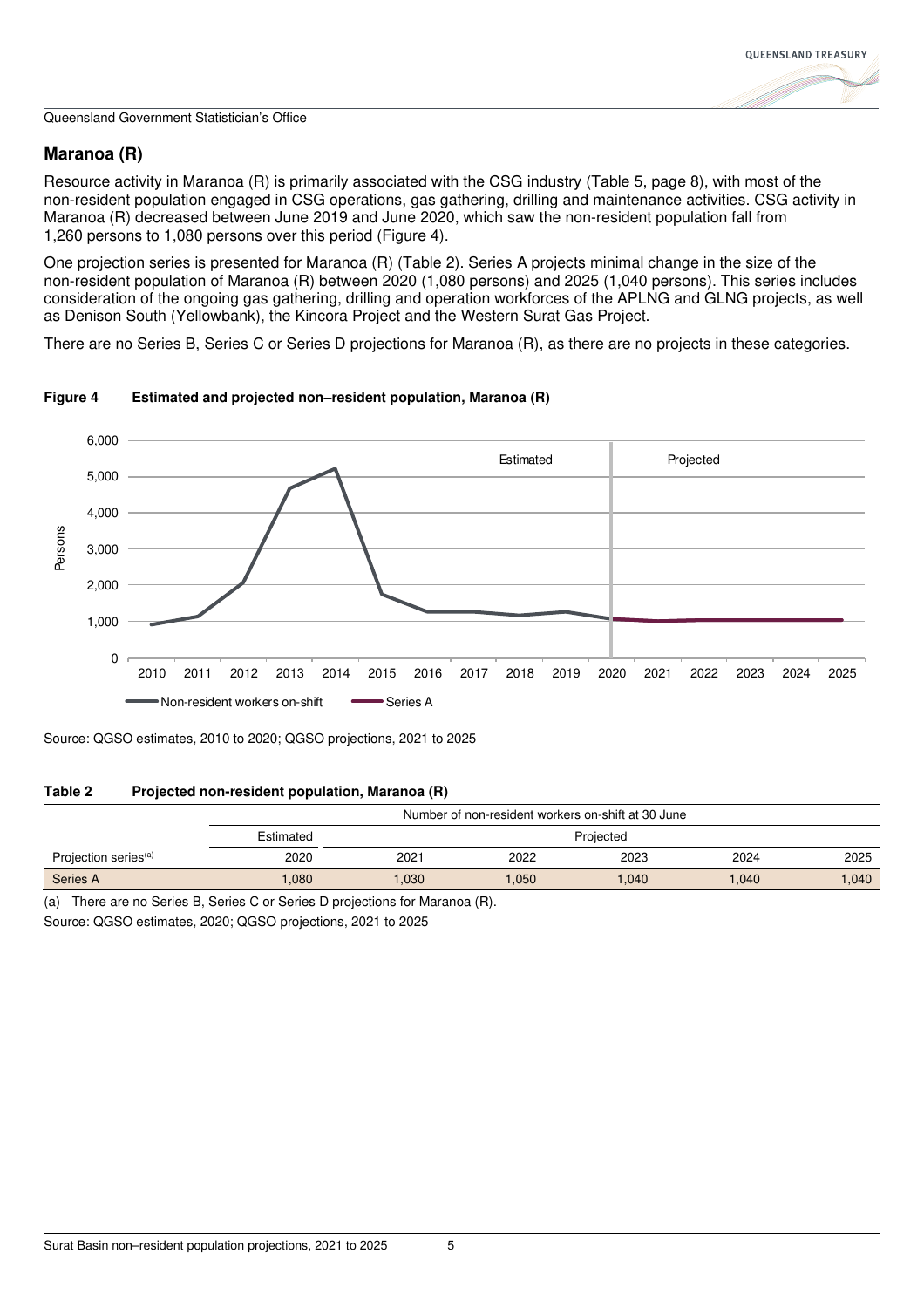## **Western Downs (R)**

Western Downs (R) has the largest non-resident population of the Surat Basin LGAs and is host to a range of resource industry activity including CSG operations and projects, coal mines, coal and gas fired power stations, and renewable energy projects (Table 5, page 8). The non-resident population of Western Downs (R) decreased from 2,540 persons in June 2019 to 2,050 persons in June 2020 (Figure 5), driven by a reduction in CSG activity, including less maintenance, drilling and project construction.

Two projection series are presented for Western Downs (R) (Table 3). The Series A projection reflects the ongoing non-resident workforces of resource operations and projects that are active in the area, as well as the influence of six renewable energy projects that will be under construction in June 2021. Under Series A, the non-resident population of Western Downs (R) is projected to peak at 2,460 persons in June 2021 and then decline to between 2,000 and 2,050 persons from 2022 to 2025.

The Series B projection for Western Downs (R) takes into account the additional non–resident population impacts of four renewable energy projects that have yet to reach financial close. Series B projects the non-resident population to increase to 2,480 persons in June 2021, then remain above the Series A projection at between 2,210 and 2,320 persons from 2022 until 2024, before falling to 2,040 persons in 2025.

There are no Series C or Series D projections for Western Downs (R), as there are no projects in these categories.

Neither of the projection series for Western Downs (R) include consideration of the Surat Basin Rail or proposed coal mining projects, which are classified as Category E (Table 5, page 8).



## **Figure 5 Estimated and projected non–resident population, Western Downs (R)**

Source: QGSO estimates, 2010 to 2020; QGSO projections, 2021 to 2025

## **Table 3 Projected non-resident population, Western Downs (R)**

|                                  | Number of non-resident workers on-shift at 30 June |           |       |       |       |       |  |
|----------------------------------|----------------------------------------------------|-----------|-------|-------|-------|-------|--|
| Projection series <sup>(a)</sup> | Estimated                                          | Projected |       |       |       |       |  |
|                                  | 2020                                               | 2021      | 2022  | 2023  | 2024  | 2025  |  |
| Series A                         | 2,050                                              | 2.460     | 2,000 | 2,050 | 2,050 | 2,040 |  |
| Series B                         | 2.050                                              | 2.480     | 2.210 | 2.200 | 2.320 | 2,040 |  |

(a) There are no Series C or Series D projections for Western Downs (R).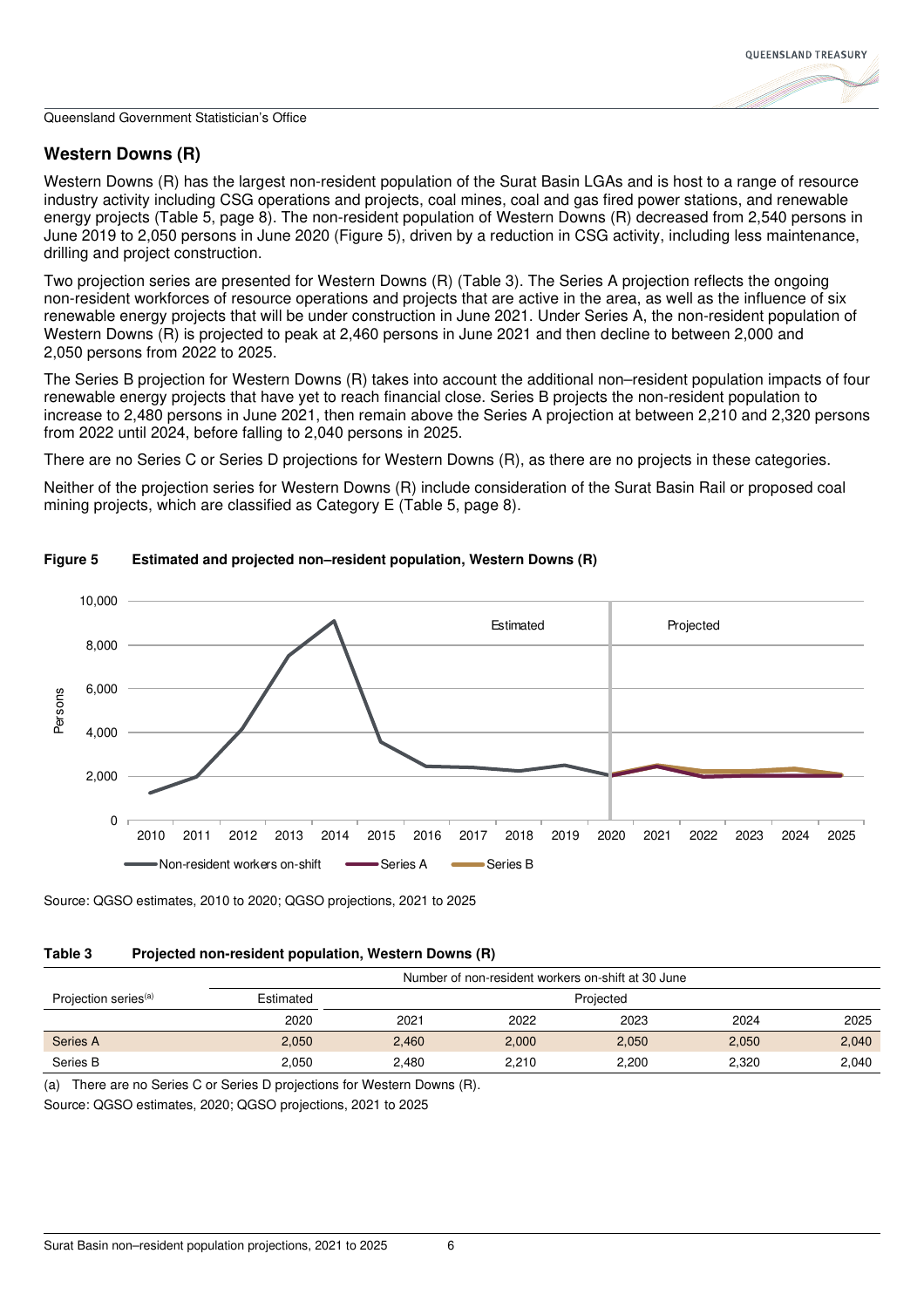## **Toowoomba (R)**

Compared with the other Surat Basin LGAs, Toowoomba (R) has a relatively small non-resident population. The proximity of the large population centre of Toowoomba to most resource operations in the LGA means that workers are more likely to live locally and less likely to commute from outside the region. Non-resident workers are engaged at gas operations, power stations and coal mines, as well as in support services for the gas and mining industries (Table 5, page 8).

In June 2020, the non-resident population of Toowoomba (R) was 130 persons, down from 250 persons in June 2019 (Figure 6). This decrease was largely due to fewer workers engaged in power station maintenance and other works (QGSO, 2020). Due to the relatively small number of non-resident workers on-shift in Toowoomba (R), these activities can have a notable temporary influence on the size of the non-resident population in some years. Three solar farms under construction in the LGA were also nearing completion in June 2020.

One projection series is presented for Toowoomba (R) (Table 4). Under Series A, the non-resident population is expected to remain at between 120 and 180 persons over the projections period. This series reflects the ongoing non-resident workforces associated with coal mines, gas operations and projects, and power stations in the LGA.

Series B in Toowoomba (R) has a single project—Bulli Creek Solar Farm—which is excluded from the projections for the Surat Basin region (Table 1).

Series C in Toowoomba (R) has a single project—Inland Rail – Border to Gowrie—which is excluded from the projections for the Surat Basin region (Table 1).

Series D in Toowoomba (R) has a single project—Inland Rail – Gowrie to Helidon—which is excluded from the projections for the Surat Basin region (Table 1).

The projection series for Toowoomba (R) does not include consideration of the New Acland Coal Mine Stage 3 Project, which is classified as Category E (Table 5, page 8).



## **Figure 6 Estimated and projected non–resident population, Toowoomba (R)**

Source: QGSO estimates, 2010 to 2020; QGSO projections, 2021 to 2025

| Table 4 |  | Projected non-resident population, Toowoomba (R) |  |
|---------|--|--------------------------------------------------|--|
|         |  |                                                  |  |

|                                  |           | Number of non-resident workers on-shift at 30 June |      |      |      |      |
|----------------------------------|-----------|----------------------------------------------------|------|------|------|------|
|                                  | Estimated | Projected                                          |      |      |      |      |
| Projection series <sup>(a)</sup> | 2020      | 2021                                               | 2022 | 2023 | 2024 | 2025 |
| Series A                         | 130       | 120                                                | 180  | 180  | 150  | 150  |

(a) Series B, Series C and Series D projections for Toowoomba (R) are not published.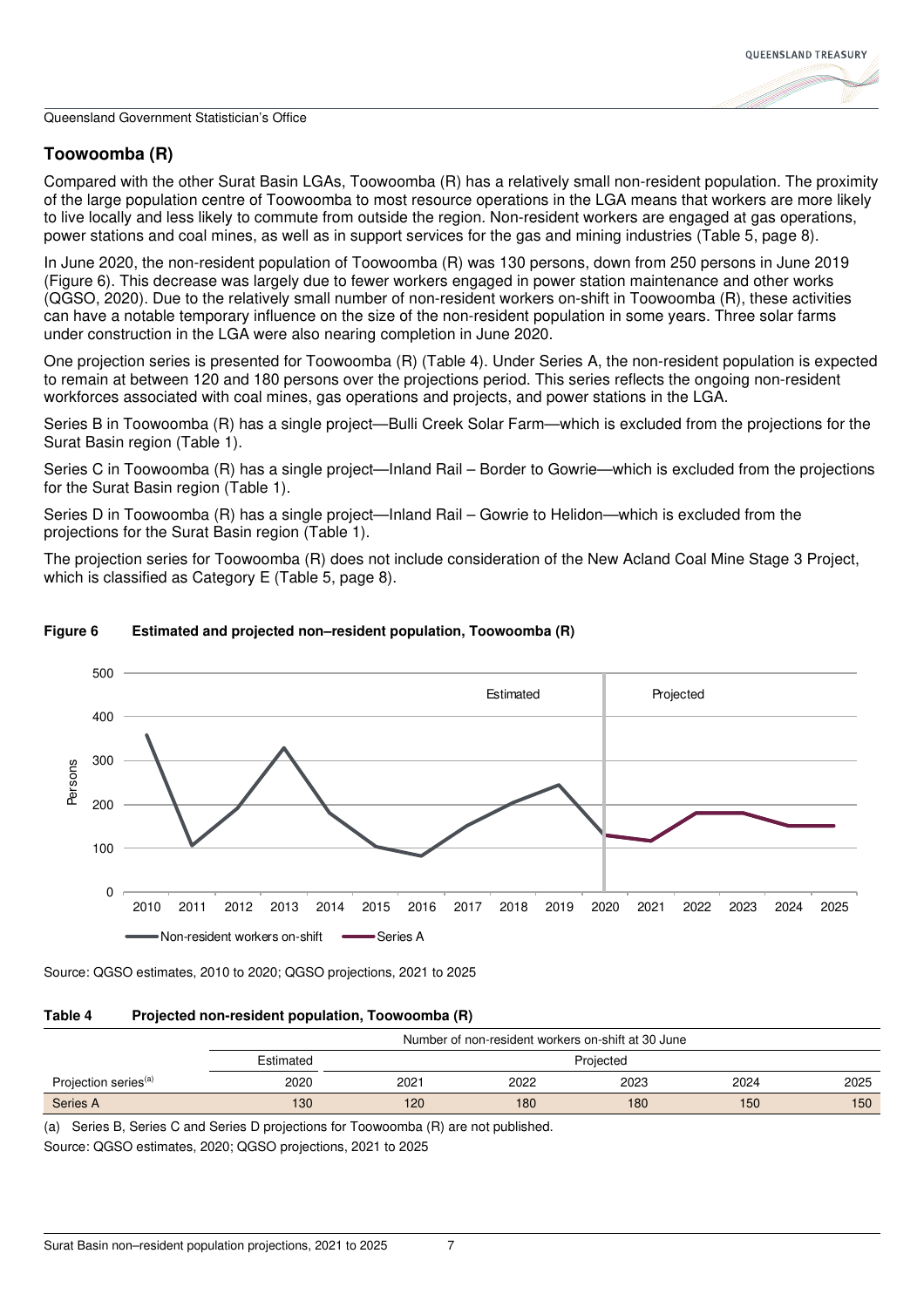

## **Table 5 Resource operations and projects, Surat Basin**

| Category <sup>(a)</sup> | Project / operation name                        | Company name                             | <b>LGA</b>                       |
|-------------------------|-------------------------------------------------|------------------------------------------|----------------------------------|
| A                       | <b>APLNG Drilling and Completions</b>           | APLNG <sup>(b)</sup>                     | Maranoa (R), Western Downs (R)   |
| Α                       | APLNG Surat Operations and Gas Gathering        | APLNG                                    | Maranoa (R), Western Downs (R)   |
| A                       | <b>Arrow Energy Surat Operations</b>            | <b>Arrow Energy</b>                      | Toowoomba (R), Western Downs (R) |
| Α                       | <b>Braemar Power Station</b>                    | Alinta Energy                            | Western Downs (R)                |
| A                       | <b>Braemar 2 Power Station</b>                  | <b>Arrow Energy</b>                      | Western Downs (R)                |
| Α                       | <b>Blue Grass Solar Farm</b>                    | X-ELIO Australia                         | Western Downs (R)                |
| A                       | <b>Brigalow Solar Farm</b>                      | Impact Investment Group                  | Toowoomba (R)                    |
| A                       | <b>Cameby Downs Mine</b>                        | Yancoal Australia                        | Western Downs (R)                |
| A                       | Columboola Solar Farm                           | Hana Financial Investment                | Western Downs (R)                |
| A                       | Commodore Mine                                  | Millmerran Power Partners                | Toowoomba (R)                    |
| Α                       | Coopers Gap Wind Farm                           | <b>AGL Energy</b>                        | Western Downs (R)                |
| Α                       | Daandine Power Station                          | Energy Infrastructure Investments        | Western Downs (R)                |
| A                       | Darling Downs Power Station                     | <b>Origin Energy</b>                     | Western Downs (R)                |
| Α                       | Denison South (Yellowbank)                      | Denison Gas                              | Maranoa (R)                      |
| A                       | Gangarri Solar Farm                             | <b>Shell Australia</b>                   | Western Downs (R)                |
| Α                       | <b>GLNG Drilling and Completions</b>            | GLNG <sup>(c)</sup>                      | Maranoa (R), Western Downs (R)   |
| A                       | <b>GLNG Surat Operations and Gas Gathering</b>  | <b>GLNG</b>                              | Maranoa (R), Western Downs (R)   |
| Α                       | Kincora Project                                 | Armour Energy                            | Maranoa (R)                      |
| A                       | Kogan Creek Mine                                | <b>CS Energy</b>                         | Western Downs (R)                |
| A                       | Kogan Creek Power Station                       | CS Energy                                | Western Downs (R)                |
| A                       | <b>Millmerran Power Station</b>                 | <b>InterGen</b>                          | Toowoomba (R)                    |
| Α                       | New Acland Mine                                 | New Hope Group                           | Toowoomba (R)                    |
| A                       | <b>Oakey Power Station</b>                      | <b>ERM Power</b>                         | Toowoomba (R)                    |
| Α                       | Oakey Solar Farm                                | Canadian Solar                           | Toowoomba (R)                    |
| A                       | <b>Project Atlas</b>                            | <b>Senex Energy</b>                      | Western Downs (R)                |
| Α                       | <b>QCLNG Drilling and Completions</b>           | QCLNG <sup>(d)</sup>                     | Western Downs (R)                |
| A                       | <b>QCLNG Surat Operations and Gas Gathering</b> | <b>QCLNG</b>                             | Western Downs (R)                |
| Α                       | Surat Gas Project                               | <b>Arrow Energy</b>                      | Toowoomba (R), Western Downs (R) |
| A                       | <b>Wandoan South BESS</b>                       | Vena Energy                              | Western Downs (R)                |
| Α                       | Western Downs Green Power Hub                   | Neoen Australia                          | Western Downs (R)                |
| A                       | Western Surat Gas Project                       | <b>Senex Energy</b>                      | Maranoa (R)                      |
| Α                       | Yarranlea Solar Farm                            | <b>Risen Energy</b>                      | Toowoomba (R)                    |
| B                       | Beelbee Solar Farm                              | <b>APA</b>                               | Western Downs (R)                |
| в                       | Bulli Creek Solar Farm                          | <b>First Solar</b>                       | Toowoomba (R)                    |
| В                       | Chinchilla Solar Farm                           | First Solar                              | Western Downs (R)                |
| В                       | Dulacca Renewable Energy Project                | <b>RES Australia</b>                     | Western Downs (R)                |
| В                       | <b>Wandoan South Solar Project</b>              | <b>Vena Energy</b>                       | Western Downs (R)                |
| С                       | Inland Rail - Border to Gowrie                  | Australian Rail Track Corporation        | Toowoomba (R)                    |
| D                       | Inland Rail - Gowrie to Helidon                 | <b>Australian Rail Track Corporation</b> | Toowoomba (R)                    |
| Е                       | Elimatta Coal                                   | New Hope Group                           | Western Downs (R)                |
| Ε                       | New Acland Coal Mine Stage 3 Project            | New Hope Group                           | Toowoomba (R)                    |
| E                       | Surat Basin Rail                                | Surat Basin Rail                         | Western Downs (R)                |
| Е                       | The Range Coal                                  | <b>Stanmore Coal</b>                     | Western Downs (R)                |
| Е                       | Wandoan Coal                                    | Glencore Coal                            | Western Downs (R)                |

(a) The five categories include operations and projects, grouped according to their status in the approvals process as at March 2021. Operations that are in care and maintenance are not included in this list or the projections. See methodology (page 2) and caveats (page 9) for further details.

(b) Australia Pacific LNG (APLNG) is a joint venture between Origin Energy, ConocoPhillips and Sinopec.

(c) Santos Gladstone LNG (GLNG) is a joint venture between Santos, PETRONAS, Total and KOGAS.

(d) Queensland Curtis LNG (QCLNG) is a joint venture between QGC, CNOOC and Tokyo Gas.

Source: QGSO, 2021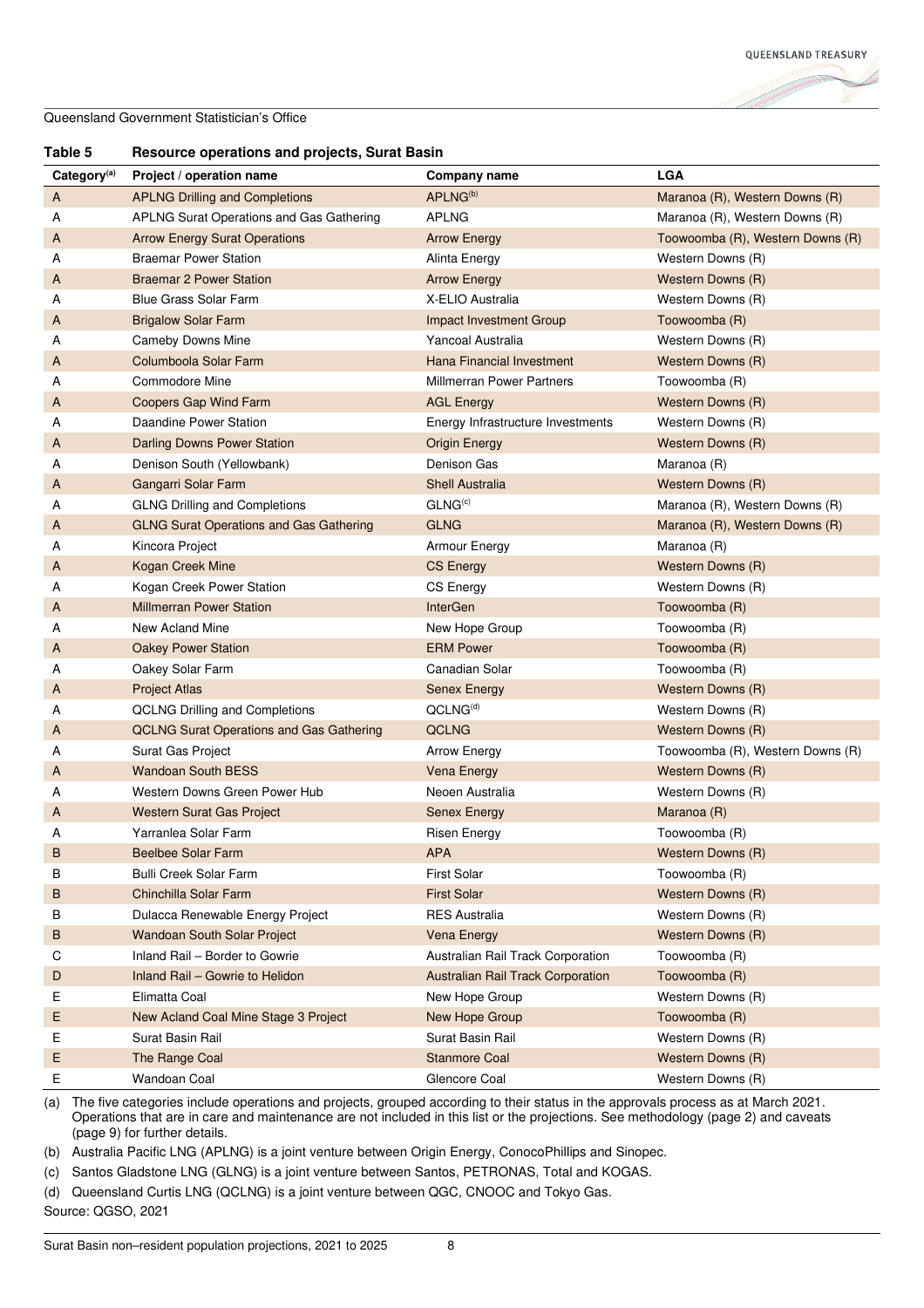#### **Caveats**

QGSO's non–resident population projections provide an estimate of the number of non-resident workers on-shift by LGA. They are based on the on-shift non–resident worker population estimates established in previous years and consider future workforce growth arising from resource industry and infrastructure projects planned for the region, as reported directly by resource companies.

Projections are based on the best available data and advice at the time of preparation. Non-resident populations are projected for the period to 2025 only, as the availability and reliability of information regarding operations and projects may diminish beyond that point. Project timeframes and workforce impacts may extend beyond the projections period. Projected numbers of non-resident workers on-shift presented in this report represent an estimate for 30 June of the indicated year. Temporary peaks and falls in project workforces may occur in between these mid-year estimates for successive years.

The four projection series represent a range of possible outcomes based on the status of projects in the EIS process at the time of production in March 2021 (see the projection methodology, page 2, for further details). These outcomes are subject to change over time as projects proceed through the approvals process. Projections reflect the cumulative impacts of multiple projects at a given point in time, and changes to any individual project will affect the projected cumulative outcome.

Only series containing more than one project are published in this report.

Series D projections include projects that are in the early stages of planning and that have yet to proceed to a published EIS. Workforce data and indicative start dates provided to QGSO for these projects are preliminary company estimates, which may not be publicly available. Both estimated workforce numbers and project timeframes are subject to change during the course of project planning. As such, Series D projections should be regarded as having a higher degree of uncertainty than the other three series.

Category E comprises projects that have completed the approvals process but where financial close has been delayed indefinitely; projects where it is not possible to consider indicative workforce data or sequencing; and other projects that are dependent on the commencement of projects in this category. These projects could not be allocated to a projection series at the time of preparation. Changes in the status of these projects could substantially alter any or all of the possible outcomes represented by the four projection series.

The projections reflect certain assumptions about the likelihood of projects advancing according to advised commencement dates, sequencing of project stages and timing of workforce peaks. Changes to any of these factors can make a significant difference to the cumulative non-resident workforce at a given point in time, particularly during construction phases. Short-term influences such as extreme weather events, industrial action, and supply chain delays can all result in changes to project scheduling and to these projections.

QGSO does not advocate any one series as being the most likely or favoured outcome and users should consider the assumptions affecting each potential scenario. Given the volatile nature of the resource sector and the inherent uncertainty about the likelihood of projects proceeding as indicated, these projections should be considered as being indicative of the range of potential outcomes rather than forecasts of future growth.

## **Notes**

#### (R) – Regional Council

Non-resident workers are people who fly-in/fly-out or drive-in/drive-out (FIFO/DIDO) to work and live in the area temporarily while rostered on, and who have their usual place of residence elsewhere. Non-resident workers include FIFO/DIDO mining and gas industry employees and contractors, construction workers and associated sub-contractors. Figures in this report refer to the number of non-resident workers on-shift or present in the area at a given point in time, and should not be confused with total non–resident workforce numbers.

Data in this report are derived from surveys conducted by QGSO in 2020 and other sources. The Survey of Accommodation Providers counted the number of non-resident workers on-shift during the last week of June 2020. See the *Surat Basin population report, 2020* https://www.qgso.qld.gov.au/statistics/theme/population/non-resident-population-queensland-resource-regions/surat-basin#currentrelease-surat-basin-population-report for further details. The Resource Operations Employment Survey and the Resource Projects Employment Survey gathered workforce information from companies with existing operations or future projects in the Surat Basin at June 2020. A full list of operations and projects is available in Table 5 of this report.

The total number of non-resident workers on-shift for the Surat Basin represents the aggregate non-resident populations of all LGAs in the region. This total may include a small number of non-resident workers in each LGA who live elsewhere within the Surat Basin.

Figures in tables have been rounded to the nearest 10. As a result of rounding, discrepancies may occur between sums of the component items and totals. Percentages and other calculations are made prior to rounding of figures and discrepancies might therefore exist between these calculations and those that could be derived from the rounded figures.

Data tables to supplement this report are available online at https://www.qqso.qld.gov.au/statistics/theme/population/non-residentpopulation-queensland-resource-regions